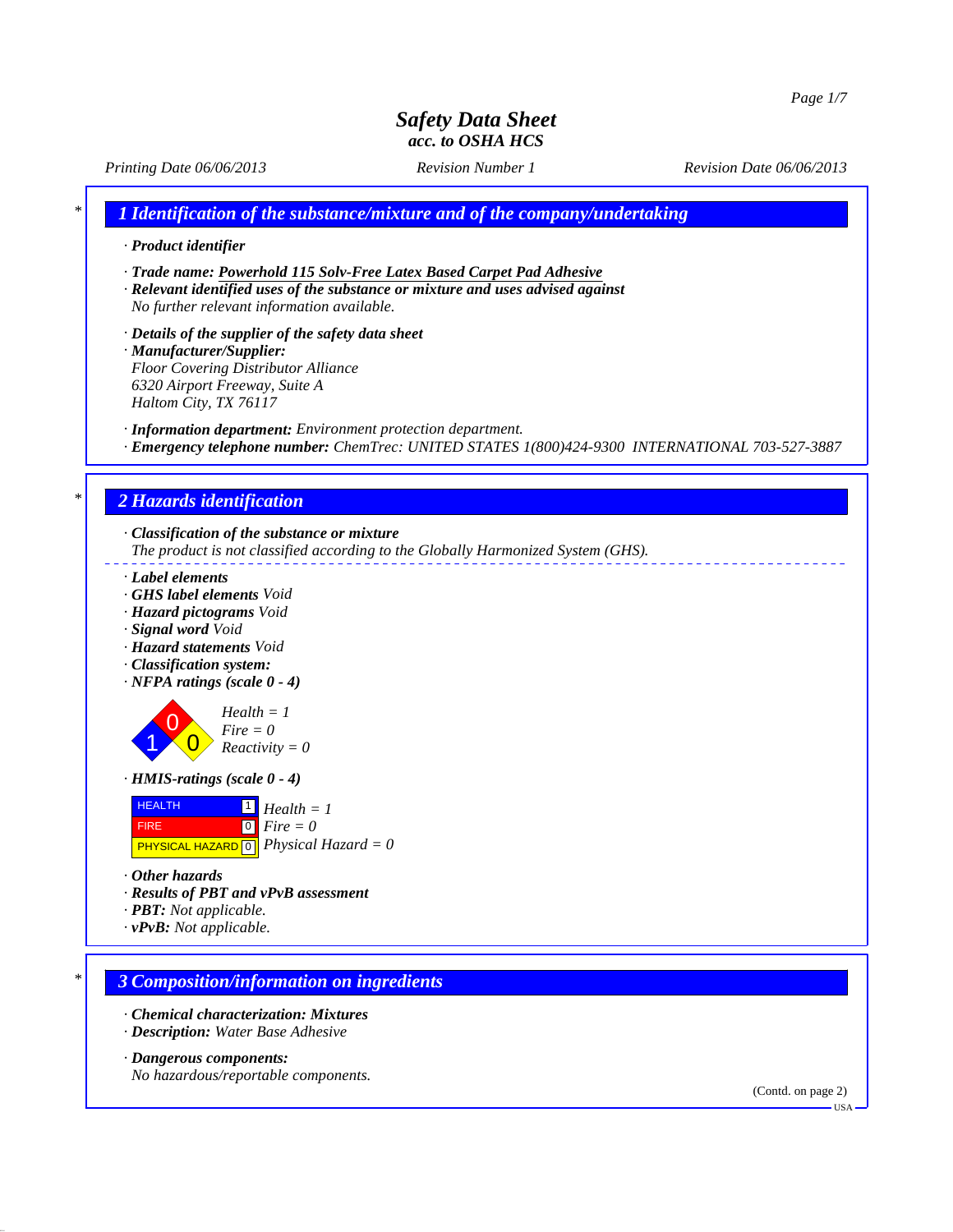*Printing Date 06/06/2013 Revision Number 1 Revision Date 06/06/2013*

*Trade name: Powerhold 115 Solv-Free Latex Based Carpet Pad Adhesive*

(Contd. of page 1)

*7732-18-5 water, distilled, conductivity or of similar purity 25-50%*

### *\* 4 First aid measures*

*· Description of first aid measures*

- *· After inhalation:*
- *Supply fresh air or oxygen; call for doctor.*
- *In case of unconsciousness place patient stably in side position for transportation.*
- *· After skin contact: Immediately wash with water and soap and rinse thoroughly.*
- *· After eye contact: Rinse opened eye for several minutes under running water.*
- *· After swallowing:*

*Rinse out mouth with water. Drink 1 - 2 glasses of water but do not induce vomiting. Do not give liquids to a drowsy, convulsing or unconscious person. If vomiting occurs spontaneously, keep head below hips to prevent aspiration.*

*Seek medical treatment.*

- *· Information for doctor:*
- *· Most important symptoms and effects, both acute and delayed No further relevant information available.*
- *· Indication of any immediate medical attention and special treatment needed*
- *No further relevant information available.*

### *\* 5 Firefighting measures*

- *· Extinguishing media*
- *· Suitable extinguishing agents:*
- *CO2, extinguishing powder or water spray. Fight larger fires with water spray. Use fire fighting measures that suit the environment.*
- *· Special hazards arising from the substance or mixture No further relevant information available.*
- *· Advice for firefighters*
- *· Protective equipment: Protective clothing and respiratory protective device.*

## *\* 6 Accidental release measures*

- *· Personal precautions, protective equipment and emergency procedures Wear protective equipment. Keep unprotected persons away. Ensure adequate ventilation · Environmental precautions: Do not allow to enter sewers/ surface or ground water.*
- *· Methods and material for containment and cleaning up: Absorb with liquid-binding material (sand, diatomite, acid binders, universal binders, sawdust). Dispose of contaminated material as waste in accordance with federal state and local regulations. Ensure adequate ventilation.*
- *· Reference to other sections See Section 7 for information on safe handling. See Section 8 for information on personal protection equipment. See Section 13 for disposal information.*

(Contd. on page 3)

USA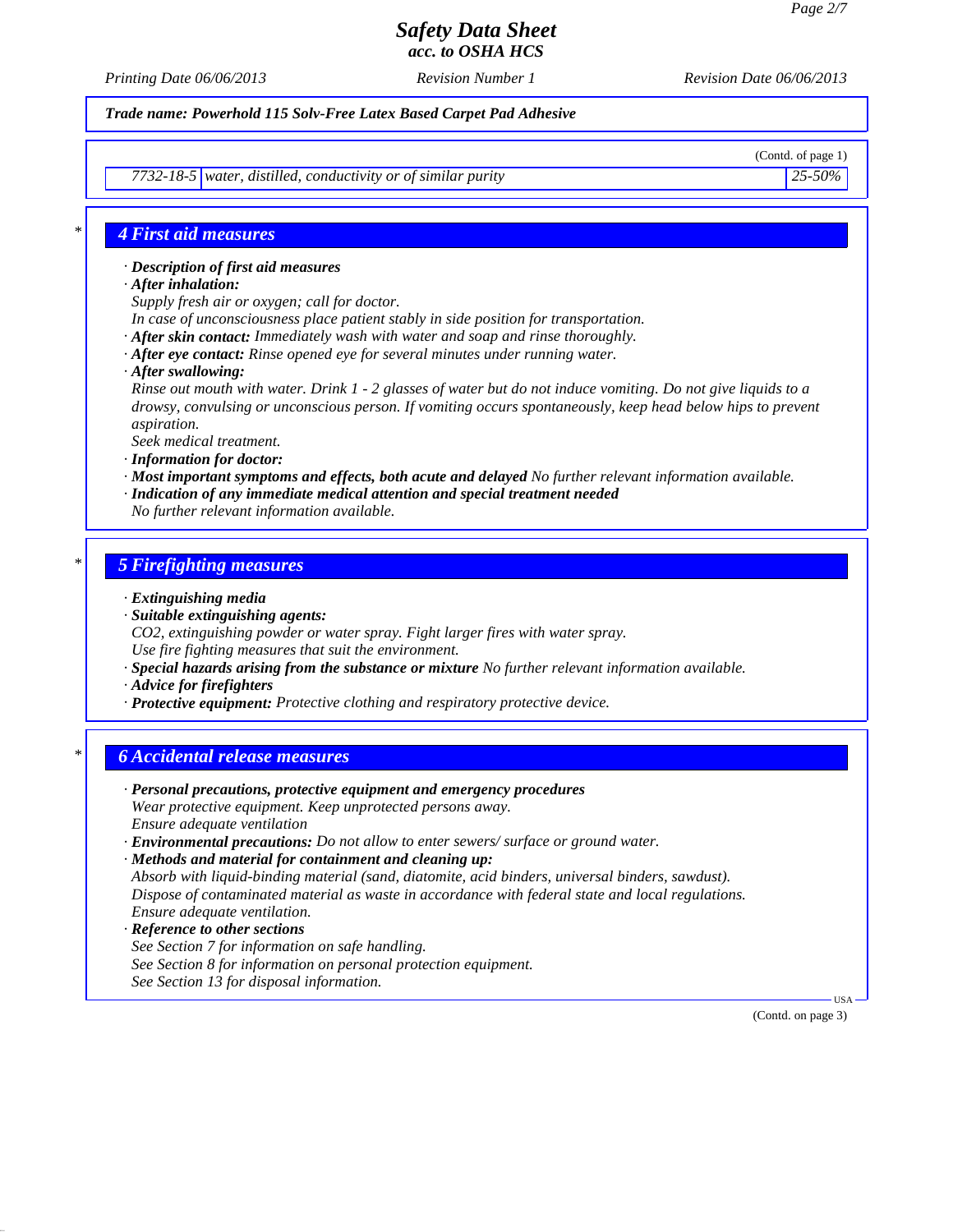*Printing Date 06/06/2013 Revision Number 1 Revision Date 06/06/2013*

#### *Trade name: Powerhold 115 Solv-Free Latex Based Carpet Pad Adhesive*

(Contd. of page 2)

*\* 7 Handling and storage*

*· Handling:*

- *· Precautions for safe handling Avoid prolonged or repeated contact with skin.*
- *Avoid contact with eyes.*

*Wash thoroughly after handling.*

- *Prevent formation of aerosols.*
- *· Information about protection against explosions and fires: No special measures required.*
- *· Conditions for safe storage, including any incompatibilities*
- *· Storage:*
- *· Requirements to be met by storerooms and receptacles: Store above 40F.*
- *· Information about storage in one common storage facility: Store away from oxidizing agents.*
- *· Further information about storage conditions:*
- *Keep receptacle tightly sealed.*
- *Protect product from freezing.*

*Freeze-thaw stable up to five cycles at 20F.*

*· Specific end use(s) No further relevant information available.*

### *\* 8 Exposure controls/personal protection*

- *· Additional information about design of technical systems: No further data; see item 7.*
- *· Control parameters*
- *· Components with limit values that require monitoring at the workplace:*
- *The product does not contain any relevant quantities of materials with critical values that have to be monitored at the workplace.*
- *· Additional information: The lists that were valid during the creation were used as basis.*
- *· Exposure controls*
- *· Personal protective equipment (see listings below)*
- *· General protective and hygienic measures:*
- *The usual precautionary measures for handling chemicals should be followed.*
- *· Breathing equipment: Not necessary if room is well-ventilated.*
- *· Protection of hands: Protective gloves*
- *The glove material has to be impermeable and resistant to the product/ the substance/ the preparation.*
- *· Material of gloves*
- *Nitrile rubber, NBR*
- *Chloroprene rubber, CR*
- *The selection of the suitable gloves does not only depend on the material, but also on further marks of quality and varies from manufacturer to manufacturer.*
- *· Penetration time of glove material*
- *The exact break through time has to be found out by the manufacturer of the protective gloves and has to be observed.*
- *· Eye protection: Safety glasses with side shields.*
- *· Body protection: Protective work clothing*

(Contd. on page 4)

USA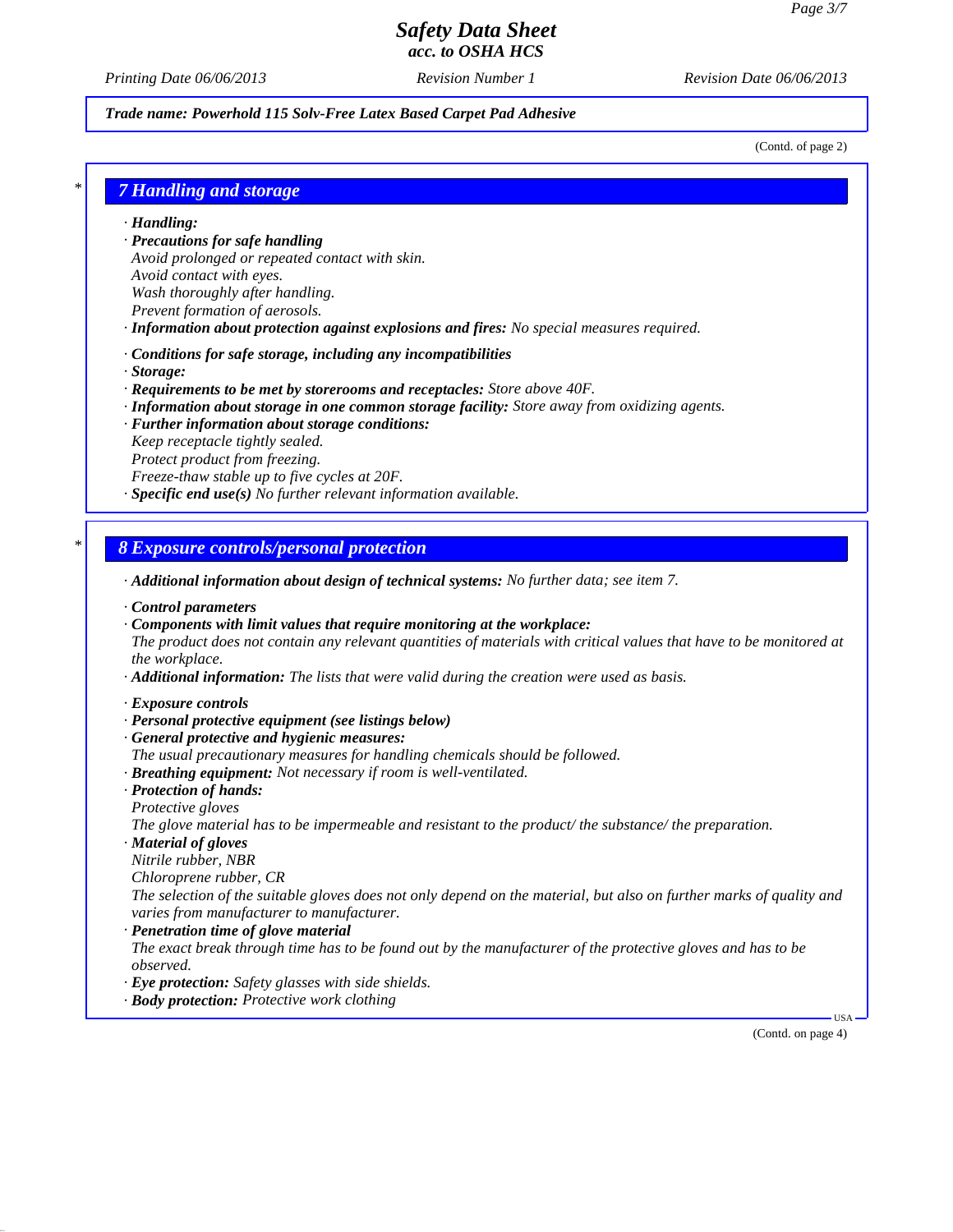*Printing Date 06/06/2013 Revision Number 1 Revision Date 06/06/2013*

*Trade name: Powerhold 115 Solv-Free Latex Based Carpet Pad Adhesive*

(Contd. of page 3)

| · Information on basic physical and chemical properties      |                                                              |
|--------------------------------------------------------------|--------------------------------------------------------------|
| <b>General Information</b>                                   |                                                              |
| $\cdot$ Appearance:                                          |                                                              |
| Form:                                                        | Fluid/Paste                                                  |
| Color:                                                       | <b>Light Straw</b>                                           |
| $\cdot$ Odor:<br>· Odour threshold:                          | Characteristic<br>Not determined.                            |
| $\cdot$ pH-value at 20 $\textdegree$ C (68 $\textdegree$ F): | 10                                                           |
|                                                              |                                                              |
| Change in condition                                          |                                                              |
| <b>Melting point:</b>                                        | Undetermined.                                                |
| <b>Boiling point:</b>                                        | 100 °C (212 °F)                                              |
| · Flash point:                                               | Not applicable.                                              |
| · Flammability (solid, gaseous):                             | Not applicable.                                              |
| · Ignition temperature:                                      |                                                              |
| Decomposition temperature:                                   | Not determined.                                              |
| · Auto igniting:                                             | Product is not selfigniting.                                 |
| · Danger of explosion:                                       | Product does not present an explosion hazard.                |
| · Flammable limits:                                          |                                                              |
| Lower:                                                       | Not determined.                                              |
| <b>Upper:</b>                                                | Not determined.                                              |
| $\cdot$ Vapor pressure at 20 $\cdot$ C (68 $\cdot$ F):       | $23$ hPa (17 mm Hg)                                          |
| $\cdot$ Specific gravity at 20 °C (68 °F):                   | $1.22$ g/cm <sup>3</sup> (10.181 lbs/gal)                    |
| · Relative density                                           | Not determined.                                              |
| · Vapour density                                             | Not determined.                                              |
| $\cdot$ Evaporation rate                                     | Not determined.                                              |
| · Solubility in / Miscibility with                           |                                                              |
| Water:                                                       | Not miscible or difficult to mix.                            |
| · Partition coefficient (n-octanol/water): Not determined.   |                                                              |
| · Viscosity:                                                 |                                                              |
| Dynamic:                                                     | Not determined.                                              |
| Kinematic:                                                   | Not determined.                                              |
| · Solvent content:                                           |                                                              |
| Organic solvents:                                            | $0.0\%$                                                      |
| Water:                                                       | 32.0%                                                        |
| VOC (Per EPA 24)                                             | not available GMS/L                                          |
| Solids content:                                              | 68.0%                                                        |
| $·$ Other information                                        | California VOC Compliance:                                   |
|                                                              | <b>Solvent Free Product:</b>                                 |
|                                                              | SCAQMD Rule 1168: VOC compliant                              |
|                                                              | SCAQMD Rule 443.1: Grams per Liter of Material <1 gram/liter |

(Contd. on page 5)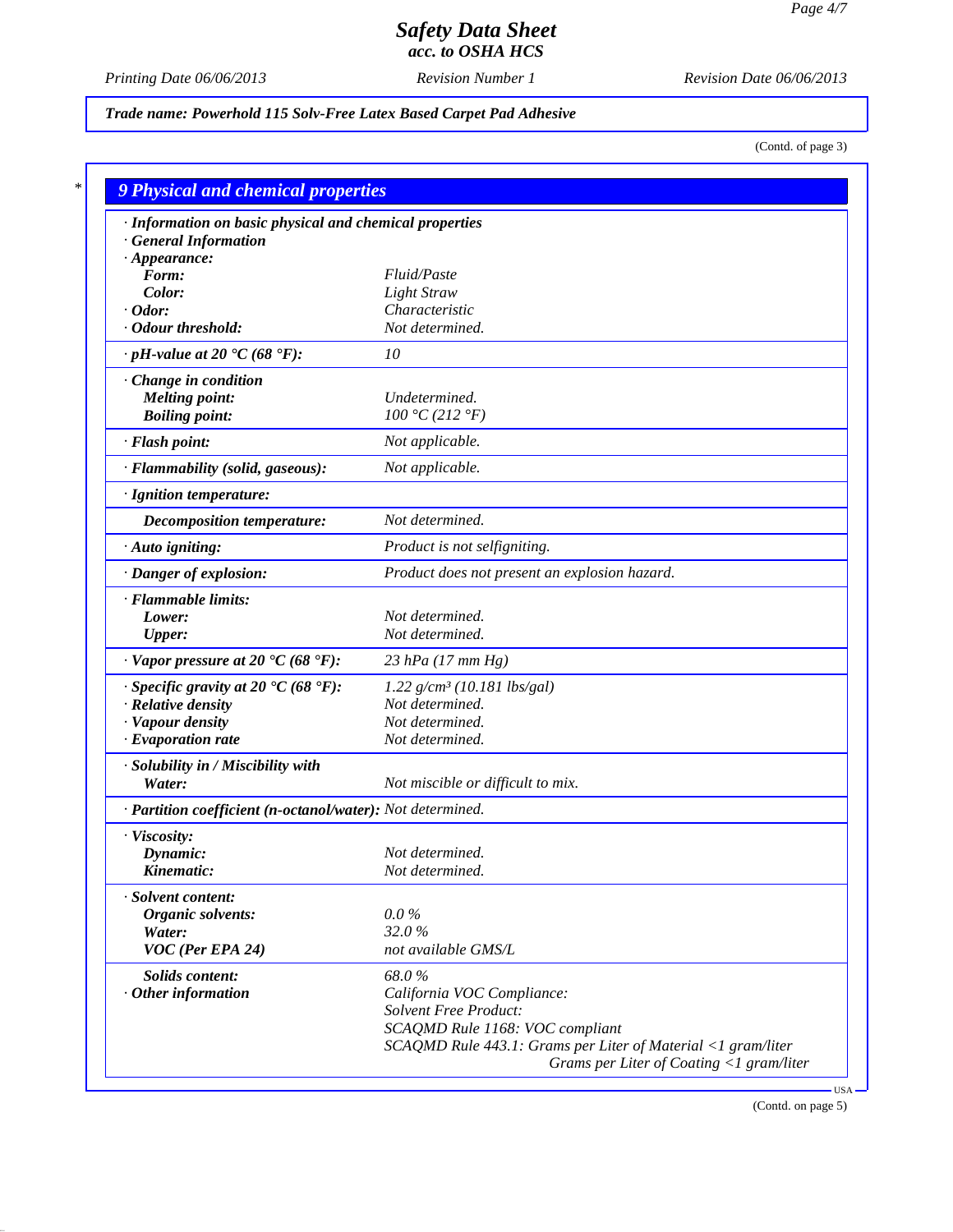*Printing Date 06/06/2013 Revision Number 1 Revision Date 06/06/2013*

*Trade name: Powerhold 115 Solv-Free Latex Based Carpet Pad Adhesive*

(Contd. of page 4)

### *\* 10 Stability and reactivity*

- *· Reactivity*
- *· Chemical stability*
- *· Thermal decomposition / conditions to be avoided: No decomposition if used according to specifications.*
- *· Possibility of hazardous reactions No dangerous reactions known.*
- *· Conditions to avoid No further relevant information available.*
- *· Incompatible materials: Reacts with oxidizing agents.*
- *· Hazardous decomposition products:*
- *Carbon monoxide and carbon dioxide*
- *Nitrogen oxides*
- *Hydrocarbons*

## *\* 11 Toxicological information*

- *· Information on toxicological effects*
- *· Acute toxicity:*
- *· Primary irritant effect:*
- *· on the skin: May irritate the skin.*
- *· on the eye: May irritate the eye.*
- *· Sensitization: No sensitizing effects known.*
- *· Additional toxicological information: The product is not subject to classification according to internally approved calculation methods for preparations:*

*When used and handled according to specifications, the product does not have any harmful effects according to our experience and the information provided to us.*

*· Carcinogenic categories*

*· IARC (International Agency for Research on Cancer)*

*None of the ingredients is listed.*

*· NTP (National Toxicology Program)*

*None of the ingredients is listed.*

### *\* 12 Ecological information*

- *· Toxicity*
- *· Aquatic toxicity: No further relevant information available.*
- *· Persistence and degradability No further relevant information available.*
- *· Behavior in environmental systems:*
- *· Bioaccumulative potential No further relevant information available.*
- *· Mobility in soil No further relevant information available.*
- *· Additional ecological information:*
- *· General notes: At present there are no ecotoxicological assessments.*
- *· Results of PBT and vPvB assessment*
- *· PBT: Not applicable.*
- *· vPvB: Not applicable.*
- *· Other adverse effects No further relevant information available.*

(Contd. on page 6)

USA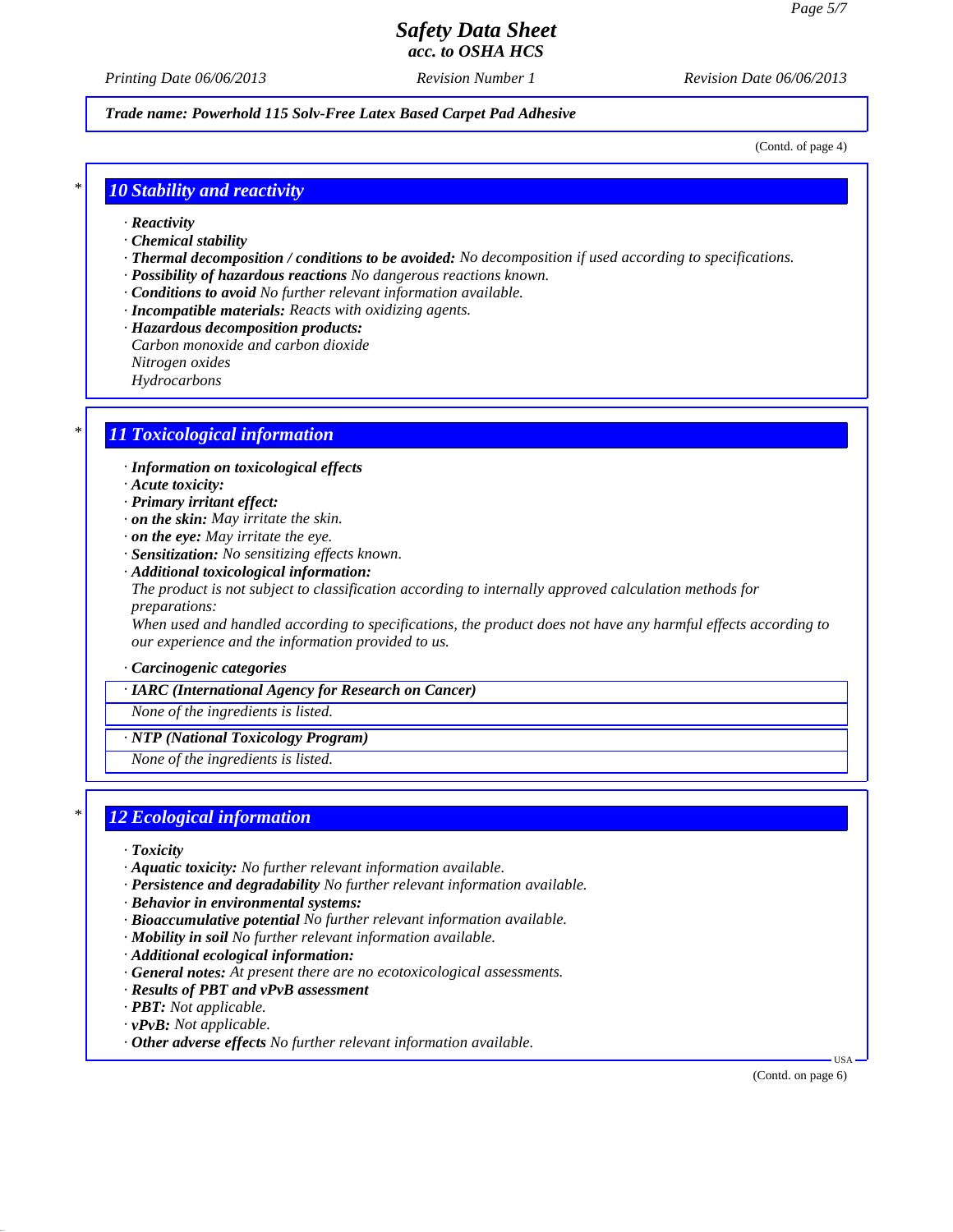*Printing Date 06/06/2013 Revision Number 1 Revision Date 06/06/2013*

*Trade name: Powerhold 115 Solv-Free Latex Based Carpet Pad Adhesive*

(Contd. of page 5)

### *\* 13 Disposal considerations*

*· Waste treatment methods*

*· Recommendation: Must be specially treated adhering to official regulations.*

*· Uncleaned packagings:*

*· Recommendation: Disposal must be made according to official regulations.*

### *\* 14 Transport information*

| $\cdot$ UN-Number<br>· DOT, ADR, ADN, IMDG, IATA                                    | Void                                                 |  |
|-------------------------------------------------------------------------------------|------------------------------------------------------|--|
| $\cdot$ UN proper shipping name<br>· DOT, ADR, ADN, IMDG, IATA                      | Void                                                 |  |
| $\cdot$ Transport hazard class(es)                                                  |                                                      |  |
| · DOT, ADR, ADN, IMDG, IATA<br>· Class                                              | Void                                                 |  |
| · Packing group<br>· DOT, ADR, IMDG, IATA                                           | Void                                                 |  |
| <b>Environmental hazards:</b>                                                       | Not applicable.                                      |  |
| Special precautions for user                                                        | Not applicable.                                      |  |
| · Transport in bulk according to Annex II of<br><b>MARPOL73/78 and the IBC Code</b> | Not applicable.                                      |  |
| · Transport/Additional information:                                                 | Not dangerous according to the above specifications. |  |
| · UN "Model Regulation":                                                            |                                                      |  |

### *\* 15 Regulatory information*

- *· Safety, health and environmental regulations/legislation specific for the substance or mixture · Sara*
- *· Section 355 (extremely hazardous substances):*

*None of the ingredients is listed.*

*· Section 313 (Specific toxic chemical listings):*

*None of the ingredients is listed.*

*· TSCA (Toxic Substances Control Act):*

*All components of this product are on the TSCA Inventory or are exempt from TSCA Inventory requirements.*

*· Proposition 65*

*· Chemicals known to cause cancer:*

*None of the ingredients is listed.*

*· Chemicals known to cause reproductive toxicity:*

*None of the ingredients is listed.*

(Contd. on page 7)

USA